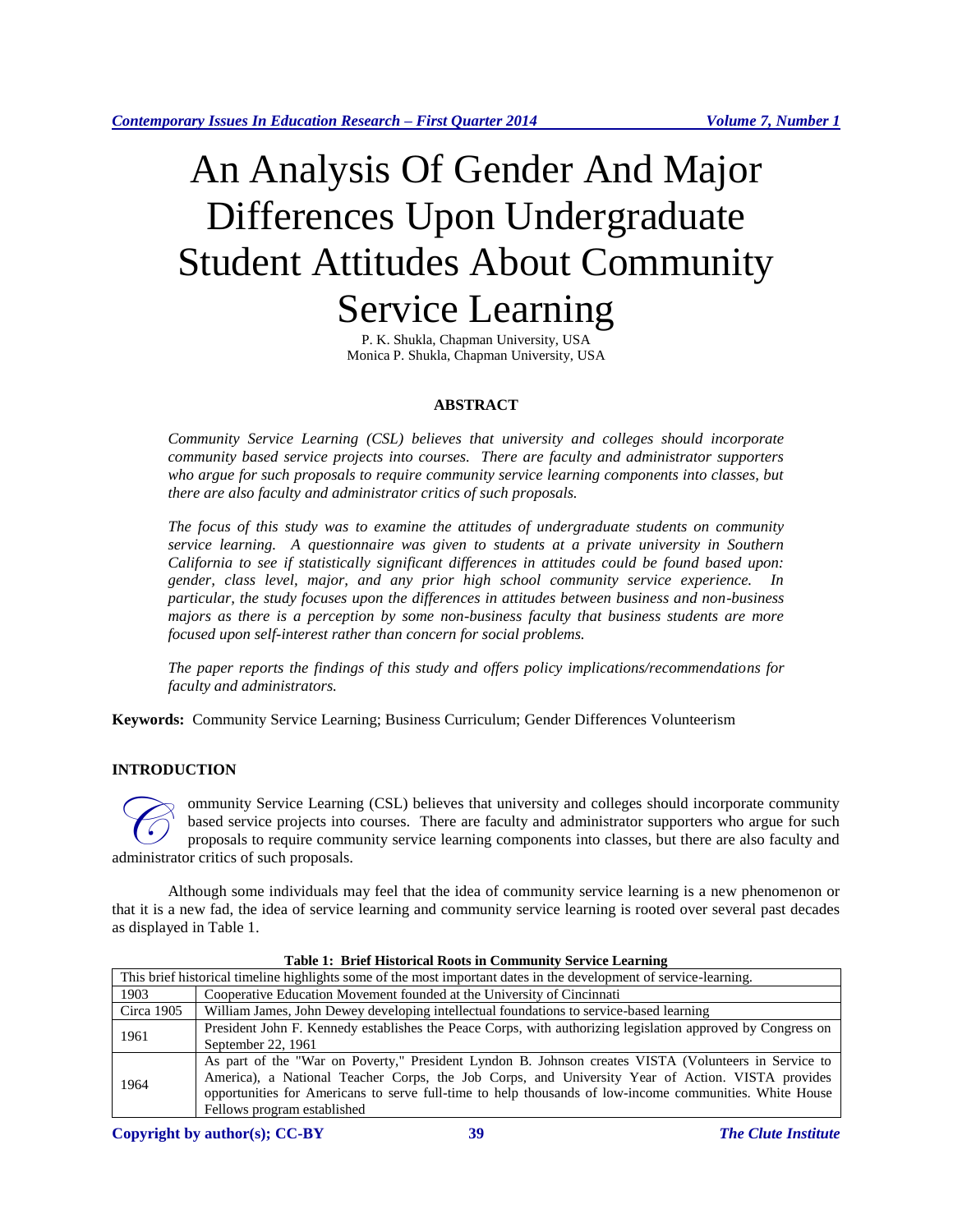|            | таріс т сош.                                                                                                 |
|------------|--------------------------------------------------------------------------------------------------------------|
| 1965       | College work-study programs established                                                                      |
| 1966       | Urban Corps emerged, funded with federal work-study dollars                                                  |
| 1966-1967  | "Service-learning" phrase used to describe a TVA-funded project in East Tennessee with Oak Ridge Associated  |
|            | Universities, linking students and faculty with tributary area development organizations                     |
| 1968       | National Service Secretariat Conference on National Service held in Washington, D.C.                         |
| 1969       | Atlanta Service-Learning Conference (sponsors included Southern Regional Education Board, U.S. Dept.         |
|            | HEW, City of Atlanta, Atlanta Urban Corps, Peace Corps, and VISTA)                                           |
| 1970       | The Youth Conservation Corps engages 38,000 people age 14 to 18 in summer environmental programs             |
| 1971       | White House Conference on Youth report full of calls for linking service and learning. Also, the National    |
|            | Center for Public Service Internships was established, and the Society for Field Experience Education (these |
|            | two merged in 1978 to become the National Society for Internships and Experiential Education)                |
| Circa 1971 | National Student Volunteer Program (became the National Center for Service-Learning in 1979) established.    |
|            | Published Synergist, a journal promoting linking service and learning                                        |

**Table 1 cont.**

(Source: http://www.servicelearning.org/what\_is\_service-learning/history)

The focus of this study was to examine the attitudes of undergraduate students on community service learning. A questionnaire was given to over 200 students (see Appendix A) at a private university in Southern California to see if statistically significant differences in attitudes could be found based upon: gender, class level, major, and any prior high school community service experience. In particular, the study focuses upon the differences in attitudes between business (77% of respondents) and non-business majors (23% of respondents) as there is a perception by some non-business faculty that business students are more focused upon self-interest rather than concern for social problems.

## **SURVEY UNIVARIATE RESULTS**

A total of 209 surveys were completed by undergraduate students at Chapman University in Orange, California during the 2012/2013 academic year. Table 2 displays a breakdown of characteristics of survey respondents.

| Total Respondents: 209                             |                              |                                  |
|----------------------------------------------------|------------------------------|----------------------------------|
| <b>Class Level:</b>                                | <b>Number of Respondents</b> | <b>Percentage of Respondents</b> |
| Freshman                                           | 2                            | 1%                               |
| Sophomore                                          | 31                           | 15%                              |
| Junior                                             | 111                          | 53%                              |
| Senior                                             | 65                           | 31%                              |
| Major:                                             |                              |                                  |
| <b>Business</b>                                    | 162                          | 77%                              |
| Non-Business                                       | 47                           | 23%                              |
| Gender:                                            |                              |                                  |
| Female                                             | 129                          | 62%                              |
| Male                                               | 80                           | 38%                              |
| <b>Member of Club?</b>                             |                              |                                  |
| Yes                                                | 86                           | 41%                              |
| No                                                 | 123                          | 59%                              |
| Did Community Service during High School?          |                              |                                  |
| Yes                                                | 191                          | 91%                              |
| N <sub>0</sub>                                     | 18                           | 9%                               |
| <b>Did Community Service during College Years?</b> |                              |                                  |
| Yes                                                | 156                          | 75%                              |
| N <sub>o</sub>                                     | 53                           | 25%                              |

**Table 2: Breakdown on Characteristics of Survey Respondents**

Despite a small number of Freshmen and fewer non-business major respondents relative to the higher percentage of business major respondents, the sample size of 209 permitted a sufficient sample size to analyze the results and offer implications worthy of further consideration.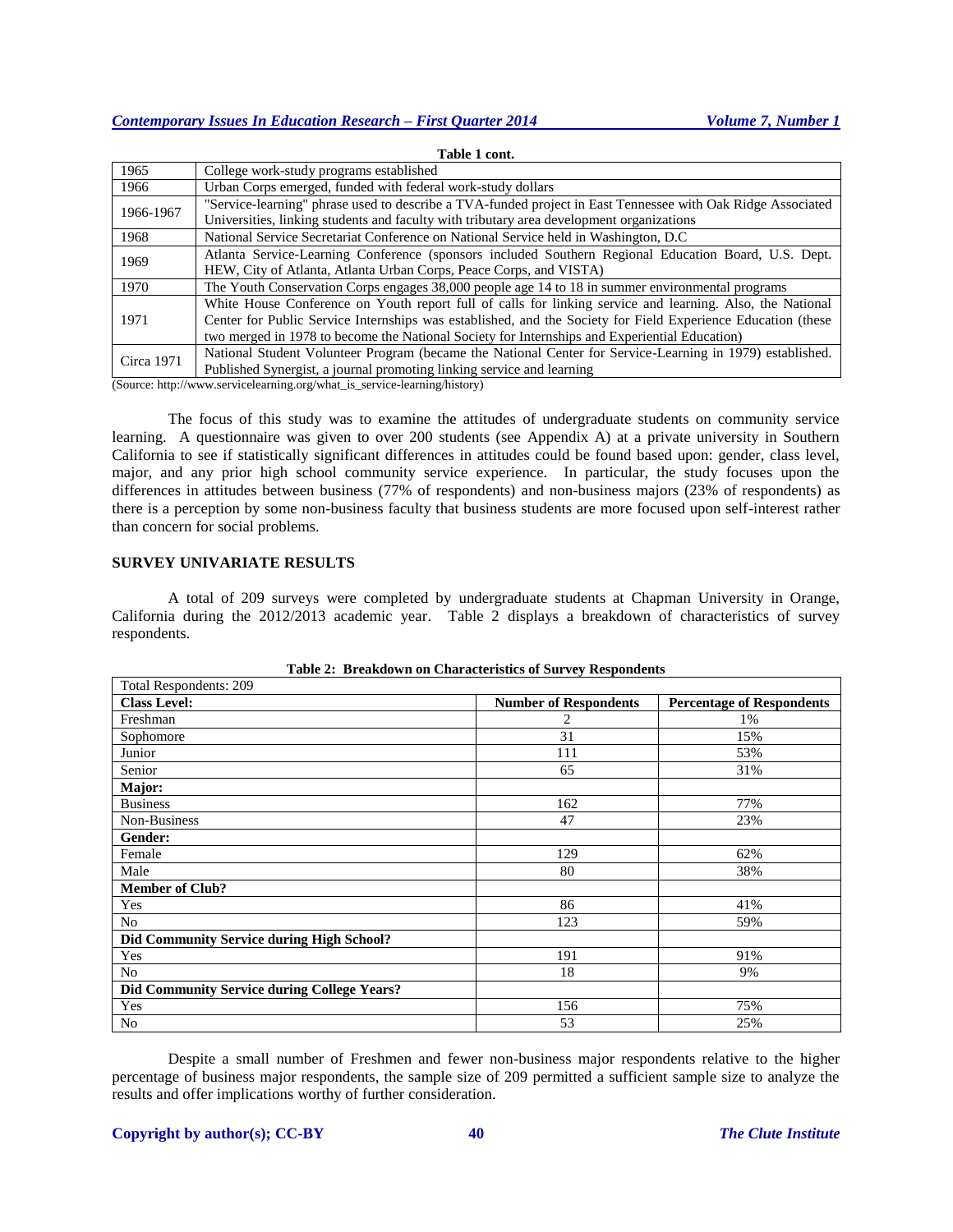## *Contemporary Issues In Education Research – First Quarter 2014 Volume 7, Number 1*

Table 3 displays summary results of respondent attitudes with some key survey questions. The survey results display that only 31% of respondents felt that the curriculum in their major includes discussion of working in non-profit organizations. As the non-profit sector of our economy is important with employment opportunities and also with opportunities for business sector collaborations/purchases/supplies, even business students should receive greater exposure to this sector in their curriculum. In 2010, nonprofits employed 13.7 million individuals, or approximately 10% of the country's workforce. Between 2000 and 2010, nonprofit employment grew an estimated 18 percent, faster than the overall U.S. economy (Source: [http://www.independentsector.org/economic\\_role](http://www.independentsector.org/economic_role#sthash.LAztClGt.5nwln9VA.dpuf)  [#sthash.LAztClGt.5nwln9VA.dpuf\)](http://www.independentsector.org/economic_role#sthash.LAztClGt.5nwln9VA.dpuf). Only 6% of respondents did not support the idea of having assignments in some of their classes in their major where students would have the option of working on community service learning (CSL) projects. With only 2% of respondents, there was little to no opposition to the idea of having a 3-unit elective class in the respondent's major where students could work on community service learning. The follow-up question that asked if the respondent would have signed up for such a 3-unit elective class showed only 14% of respondents who indicated that they would not have signed up for it. Although survey indications of "yes I would have signed up for it" do not always translate into actual signups when such a class is put into the class schedule, this may be due to work and other class offering day and time conflicts. Professors should consider the incorporation or enhancement of class embedded assignment opportunities for students to work with non-profit organizations. Undergraduate curriculum committees should consider adding elective courses within majors where students can perform community service projects; respondents seem to indicate that "if you offer it, we will sign up."

|                                                                                                                                                                 | <b>SA</b> | A              |                 |     | <b>SD</b> |
|-----------------------------------------------------------------------------------------------------------------------------------------------------------------|-----------|----------------|-----------------|-----|-----------|
| The curriculum in my major includes discussion of working in non-profit<br>organizations.                                                                       | 8%        | 23%            | 33%             | 31% | 5%        |
| I would support the idea of having assignments in some of classes in my major<br>where students would have the option of working on community service projects. | 36%       | 37%            | 21%             | 4%  | 2%        |
| I would support the idea of having a 3-unit elective class in my major where<br>students can work on community service projects.                                | 44%       | 41%            | 13%             | 2%  | 0%        |
|                                                                                                                                                                 | Yes       | N <sub>0</sub> | <b>Not Sure</b> |     |           |
| If a 3-unit elective class was offered in my major to work on community service<br>projects, I would/would have signed up for it.                               | 65%       | 14%            | 21%             |     |           |

|  | Table 3: Respondent Attitudes with Some Key Survey Questions |  |  |  |  |  |
|--|--------------------------------------------------------------|--|--|--|--|--|
|--|--------------------------------------------------------------|--|--|--|--|--|

The preliminary univariate analysis on responses to individual questions was followed up with later multivariate analysis of key variables in the survey. The following are some key findings based upon Crosstabulations and Chi-Square Tests of statistical significance.

## **SURVEY MULTIVARIATE RESULTS/IMPLICATIONS**

Class level was not statistically significant in whether the respondent had done any community service work during their college years; more Freshmen should be included in the samples of future studies to verify this result, as this study had only 1% freshmen respondents.

Class level was not statistically significant in whether the respondent supported the idea of having assignments in classes that offered the option of CSL assignments; more Freshmen should be included in the samples of future studies to verify this result, as this study had only 1% freshmen respondents.

Class level was not statistically significant in whether the respondent supported the idea of having a 3-unit elective class in their major where students could work on CSL projects; more Freshmen should be included in the samples of future studies to verify this result, as this study had only 1% freshmen respondents.

Respondent major was significantly related to whether they were a member of a student club or not (at the 0.000 level in a Chi-Square Test). 68% of business majors were not a member of a student organization, whereas only 25% of non-business majors were not members of a student organization.

Respondent major was not significantly related to whether or not they did any CSL during their high school years as 91% of respondents did some CSL during their high school years; as more high schools require some documented CSL, only 9% of all respondents indicated that they did not do any CSL during high school.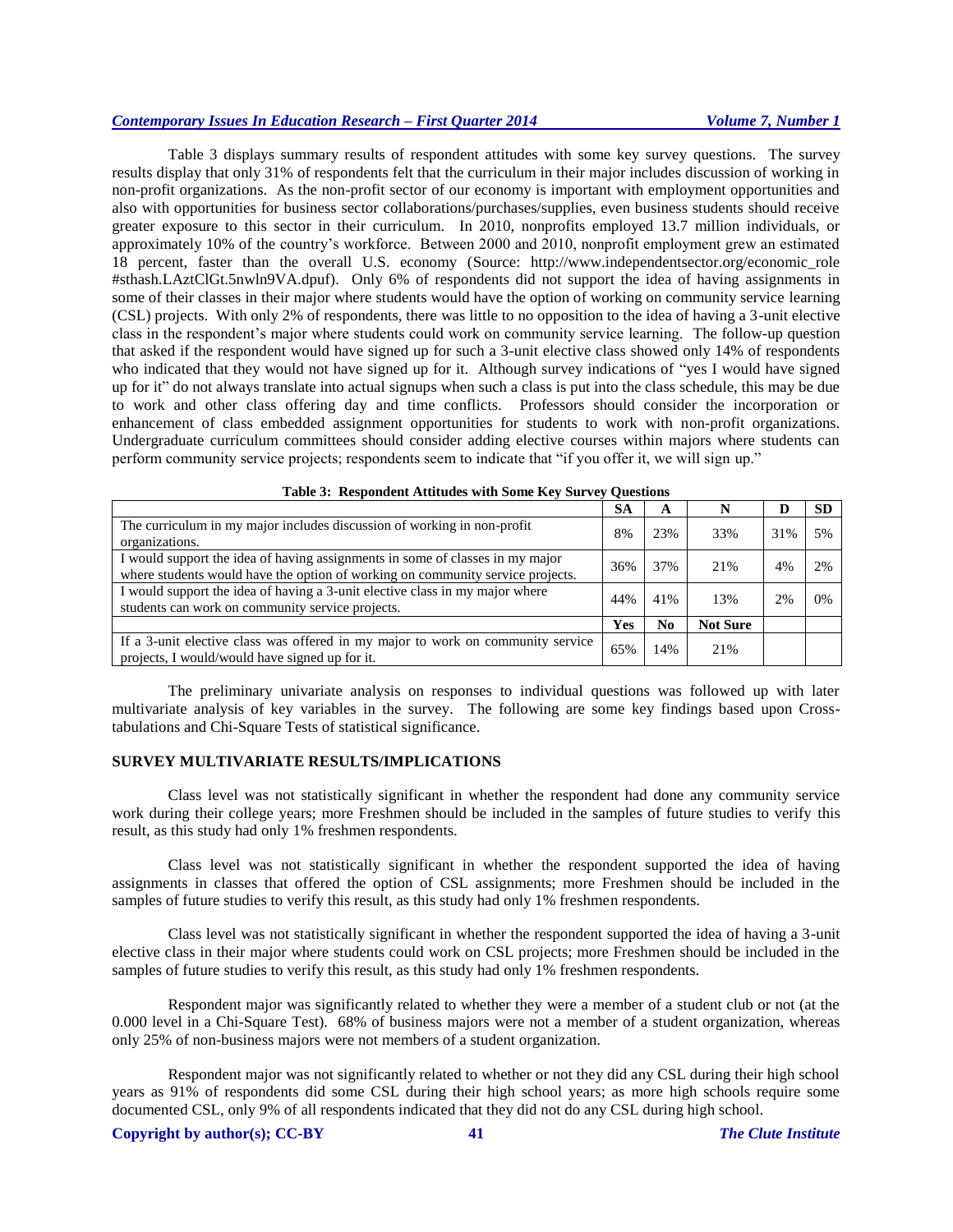## *Contemporary Issues In Education Research – First Quarter 2014 Volume 7, Number 1*

Respondent major was slightly related to whether or not they did any CSL during their college years (at the 0.061 level in a Chi-Square Test) with a lower percentage of business majors indicating that they had done CSL (71%) during college compared to non-business majors indicating that they had done CSL (85%). This result fits the perception that business majors are less interested in volunteerism activities.

Respondent major was not significantly related to whether or not the respondent supported the idea of having assignments in some of their classes in their major where they had the option of working on CSL projects. Respondent major was also not significantly related to whether or not the respondent supported the idea of having a 3-unit elective in their major to work on CSL projects. With the wording of the survey as the assignments in the classes being an "option" and as the 3-unit CSL class would be an "elective" this explains why there would be little opposition to the ideas even by business majors.

For the follow-up question on a 3-unit elective class offered, respondent major was significantly related to whether the respondent would sign up for such a class or not (at the 0.011 level in a Chi-Square Test). 17% of business majors indicated that they would not sign up for such a class, whereas only 2% of non-business majors indicated that they would not take such a class. Business school curriculum committees should consider offering such a class on a "special topics" or experimental designation to assess their business student interest prior to making such a class part of the regular every semester offering. For non-business school curriculum committees, there seems to be less risk in offering such an elective course.

Respondent gender was slightly related to whether or not they were a member of a student organization during their college years (at the 0.068 level in a Chi-Square Test) with a lower percentage of males indicating joining a student club (33%) compared to females (45%).

Respondent gender was not significantly related to whether or not they did any CSL during their high school years as 91% of respondents did some CSL during their high school years; as more high schools require some documented CSL, only 9% of all respondents indicated that they did not do any CSL during high school.

Respondent gender was significantly related to whether or not they did any CSL during their college years (at the 0.004 level in a Chi-Square Test) with a lower percentage of males indicating that they had done CSL (63%) during college compared to females indicating that they had done CSL (81%). This result fits the perception that females are more interested in volunteerism activities than males.

Respondent gender was significantly related to whether or not the respondent supported the idea of having assignments in some of their classes in their major where they had the option of working on CSL projects (at the 0.026 level in a Chi-Square Test). Female respondents favored the idea of CSL class assignments more than male respondents.

Respondent gender was not significantly related to whether or not the respondent supported the idea of having a 3-unit elective in their major to work on CSL projects. This result could be explained by the low 2% of all respondents opposed to the idea of offering a 3-unit elective class.

For the follow-up question on a 3-unit elective class offered, respondent gender was significantly related to whether the respondent would sign up for such a class or not (at the 0.003 level in a Chi-Square Test). 23% of male respondents indicated that they would not sign up for such a class, whereas only 9% of female respondents indicated that they would not take such a class. These results along with the prior two gender results support the perception that females are more interested in volunteerism than males.

#### **CONCLUSIONS**

The multivariate analysis indicates that class level, major, and gender do have impacts upon student CSL activities during college and/or their attitudes about offering the option of CSL assignments in classes in their major or the offering of a 3-unit elective in their major for CSL projects. Although most respondents indicate supporting the idea of classroom CSL assignment "options" and a 3-unit CSL project "elective" course, there are fewer

#### **Copyright by author(s)[; CC-BY](http://creativecommons.org/licenses/by/3.0/) 42** *[The Clute Institute](http://www.cluteinstitute.com/)*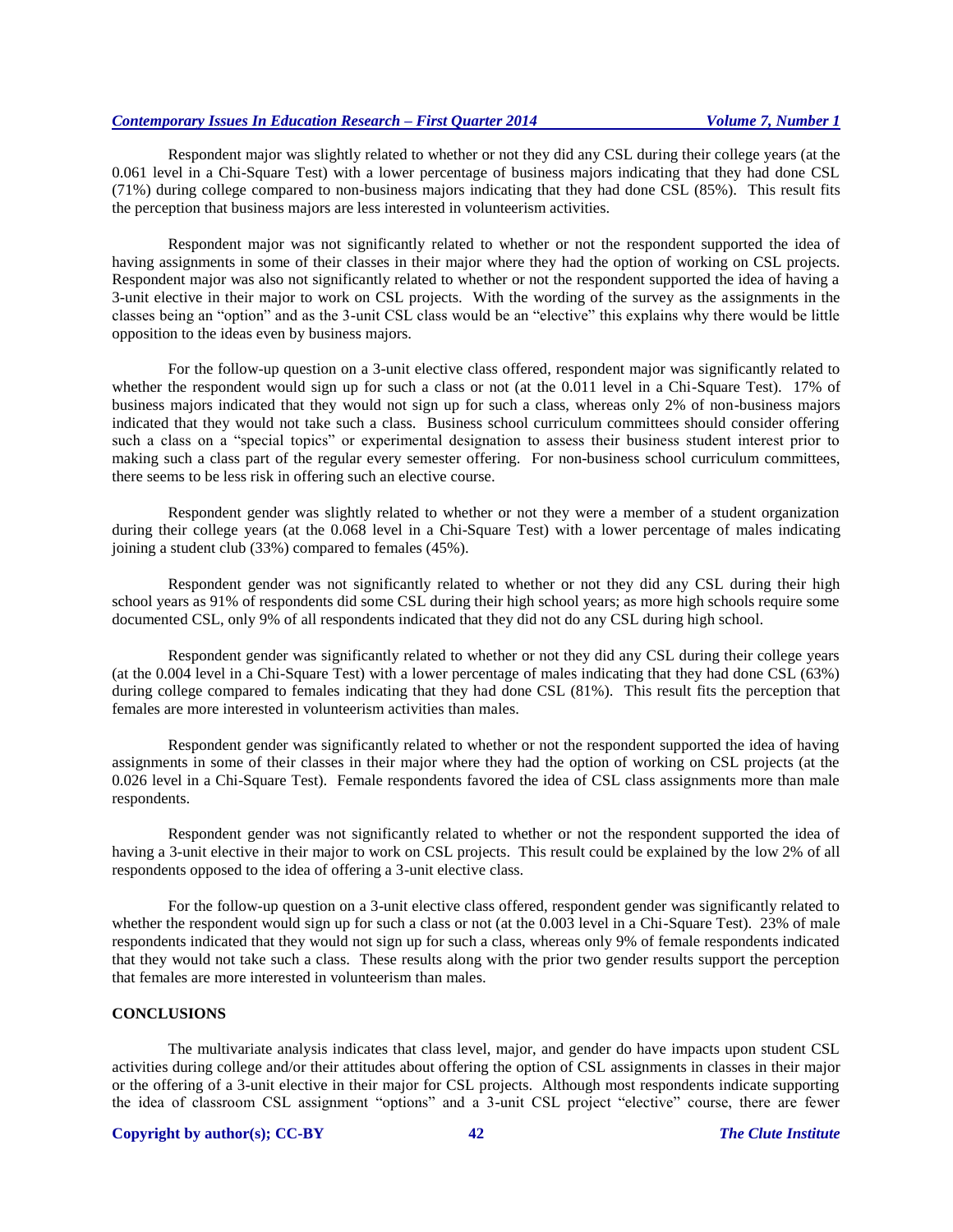## *Contemporary Issues In Education Research – First Quarter 2014 Volume 7, Number 1*

respondents who indicated that they would actually sign up themselves for such a class offered. College professors should find little resistance to offering students the option of CSL projects in their classes and curriculum committees also should find sufficient levels of interest with majors on their campuses to offer at least one 3-unit elective course on CSL projects initially on a trial or experimental basis. The results support some of the perceptions that business majors are less interested in volunteerism than non-business majors and that females are more interested in volunteerism than males.

## **AUTHOR INFORMATION**

**Dr. P. K. Shukla** is an Associate Professor of Management at the Argyros School of Business and Economics at Chapman University. He has served previously as Director of the Leatherby Center for Entreprenurship and as Vice Chancellor for Entrepreneurship at Chapman University. He has consulted to businesses and has served on boards of directors of organizations in addition to serving on the editorial review board of academic journals. His Ph.D. is from the University of California, Los Angeles and he has a Master's of Science Degree in Business Administration from the University of Southern California. E-mail: [shukla@chapman.edu](mailto:shukla@chapman.edu) (Corresponding author)

**Monica Shukla** is a Doctoral Candidate at Chapman University and is an Assistant Professor of Business at Brandman University in Irvine, California. Her dissertation focuses upon an examination of best practices in the use of social media by higher education institutions including an analysis of return on investment measurement approaches. She has served in managerial positions in higher education and has entrepreneurial experience with her own consulting firm. She has Master's Degrees in Human Resources Management and also in Organizational Leadership. She also has a Graduate Certificate in Non-Profit Leadership.

## **REFERENCES**

- 1. http://www.independentsector.org/economic\_role#sthash.LAztClGt.5nwln9VA.dpuf
- 2. http://www.servicelearning.org/what is)service-learning/history